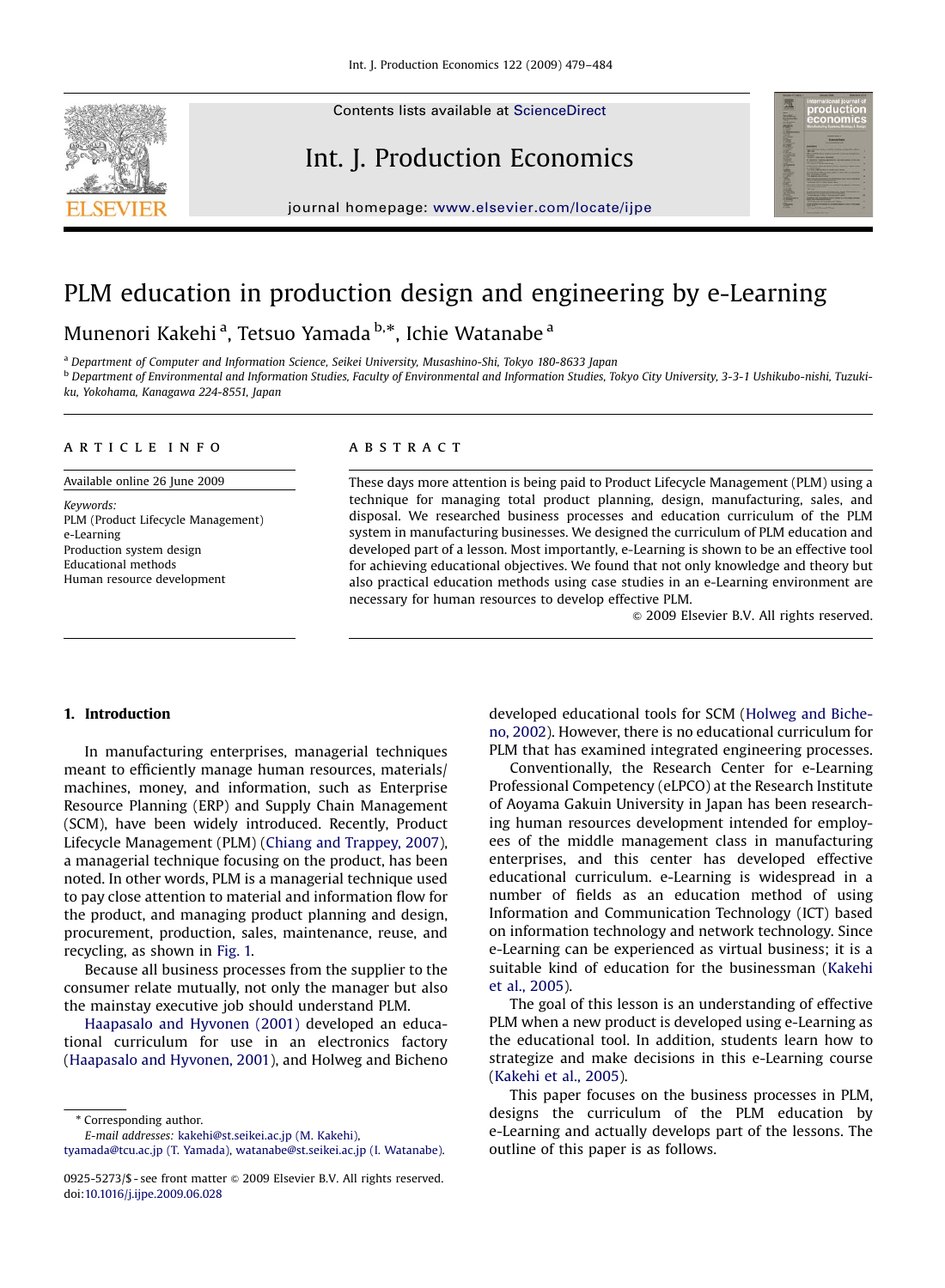<span id="page-1-0"></span>

Fig. 1. Production lifecycle management in production activity.

Section 2 explains the idea and the effect of PLM in the production field. Also, it examines the Bill of Materials (BOM) necessary to achieve PLM. Section 3 describes an important ability for employees in PLM education, and it also explains the BOM, which is the core of PLM.

Section 4 describes the executive summary of the lesson. Section 5 explains the lesson scenario and discusses the implementation and evaluation of part of the lesson. Finally, Section 6 proposes the conclusion of this research and the future issue of PLM education. This paper discusses the syllabus and design for teaching PLM in the production area.

#### 2. PLM in the production field

#### 2.1. Effect of PLM in production field

Information systems such as Enterprise Resource Planning and Supply Chain Management have now been widely implemented in manufacturing enterprises. Also, environmental concerns in manufacturing [\(Haapasalo and](#page--1-0) [Hyvonen, 2001](#page--1-0)) have become a very important theme. This is because Product Lifecycle Management deals with all business processes such as the product project, the design, manufacturing, sales, and disposal, it has been paid attention as a key technique to solve the environmental issues in manufacturing ([Seliger, 2007](#page--1-0)).

The management of PLM in the production field has some advantages due to intelligence sharing in all business processes ([Chiang and Trappey, 2007](#page--1-0)):

(1) It is possible to shorten the development period because PLM applies the concurrent development between the product and production designs.

- (2) Information can be shared in the business process among the upstreams and downstreams by BOM mutually. The problem and trouble had been found by the business process in the downstream so far. Since business information can be shared by the BOM, the problem can be found by the business process of the upstream as a front loading.
- (3) The enterprise can develop efficient communication with its clients. Moreover, it is possible to develop this communication efficiently by recycling information designed in the past.

#### 2.2. BOM for PLM

To achieve the effective PLM, it is essential to share information gathered over the entire product lifecycle in multiple departments. Therefore, it is necessary to construct a multiple database Bill of Material in each case for effective knowledge sharing. [Fig. 2](#page--1-0) shows the PLM practice in production area. The multiple BOM consists of Engineering (E-BOM), Manufacturing (M-BOM), Process and Workstation BOM (W-BOM), and are related to each other.

In the product design process, the composition and CAD data for parts are stored in the E-BOM, and the assembly sequences are examined. In the production design process, parts are managed by a production technique that considers the process plan, and part information is stored in the M-BOM.

In the process planning process, information on the process planning that is based on the production plan is stored in the process BOM. In the task design process, the task is designed, and information on the processing procedure and the workstation layout is stored in the W-BOM.